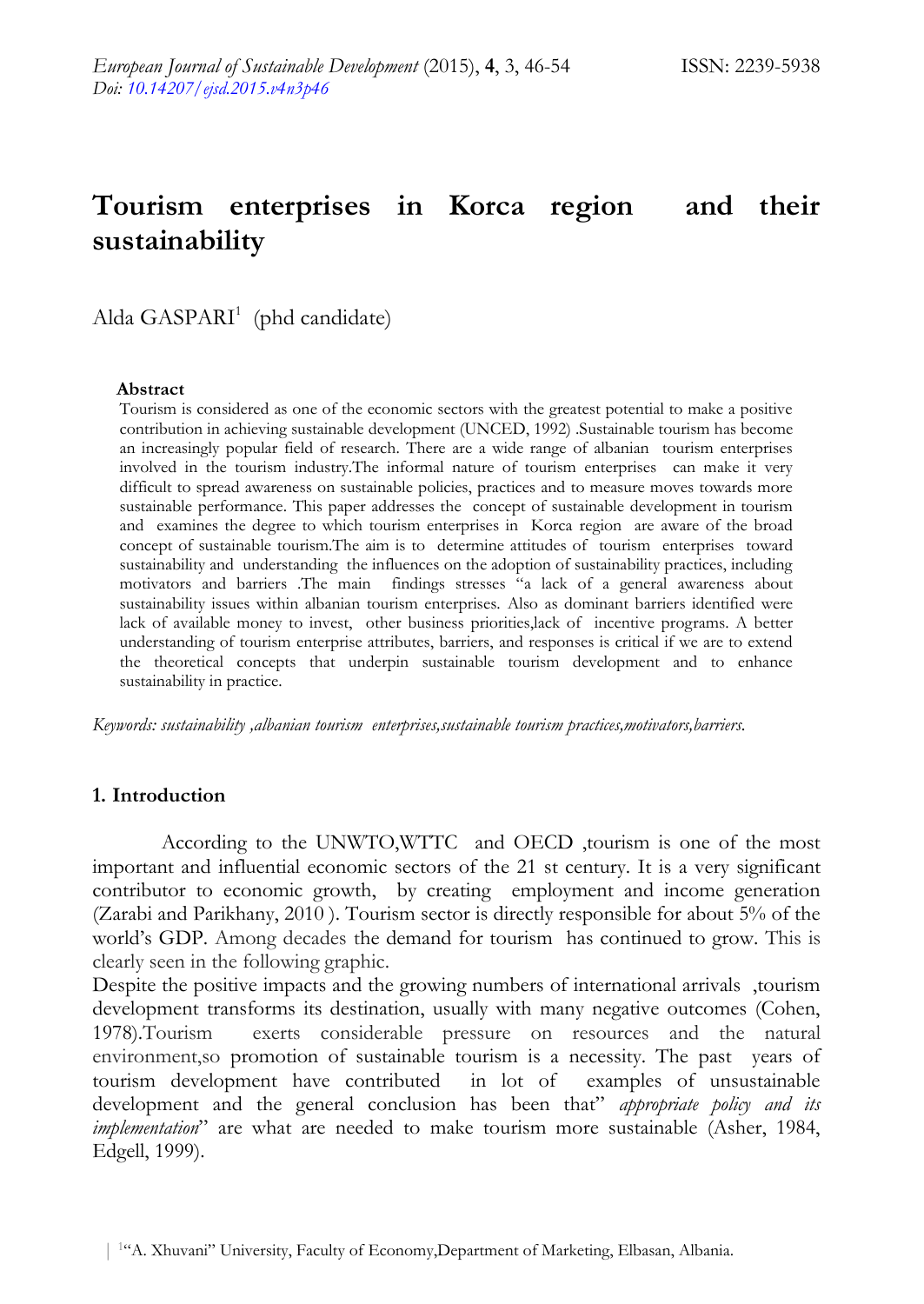

As today"s situation might not be perfect yet, tourism businesses are confronted with the question how to bridge and close this gap of the current realities to the sustainable status. The contribution of tourism businesses in the sustainability of the tourist product is considered crucial because sustainable businesses lead to sustainable destinations which in turn lead to successful businesses (Marin Jafari,2002).

The existing literature has various possible definitions of sustainability and related concepts, therefore the aim of the paper is to identify the perception of the tourism businesses in Korca region, about it. This paper contributes to the growing body of literature on sustainability.

Purpose of the Study and Formulation of the Research Questions

In particular the following research questions are : *Do the tourism businesses know about the concept of sustainability ? Are sustainable tourism practices the future for the tourism businesses in Albania ?*

# **2. Tourism development impacts**

Above is mentioned that tourism development transforms its destination, usually with many negative outcomes. One of the differences between tourism and other sectors of the economy is that environmental degradation has a negative impact on the development of the sector itself. The past years of tourism development have contributed many examples of unsustainable development . Before that we begin with the concept of sustainability it is necessary to stop and to classify the impacts of tourism development which are as follows:

Positive economic impacts of tourism development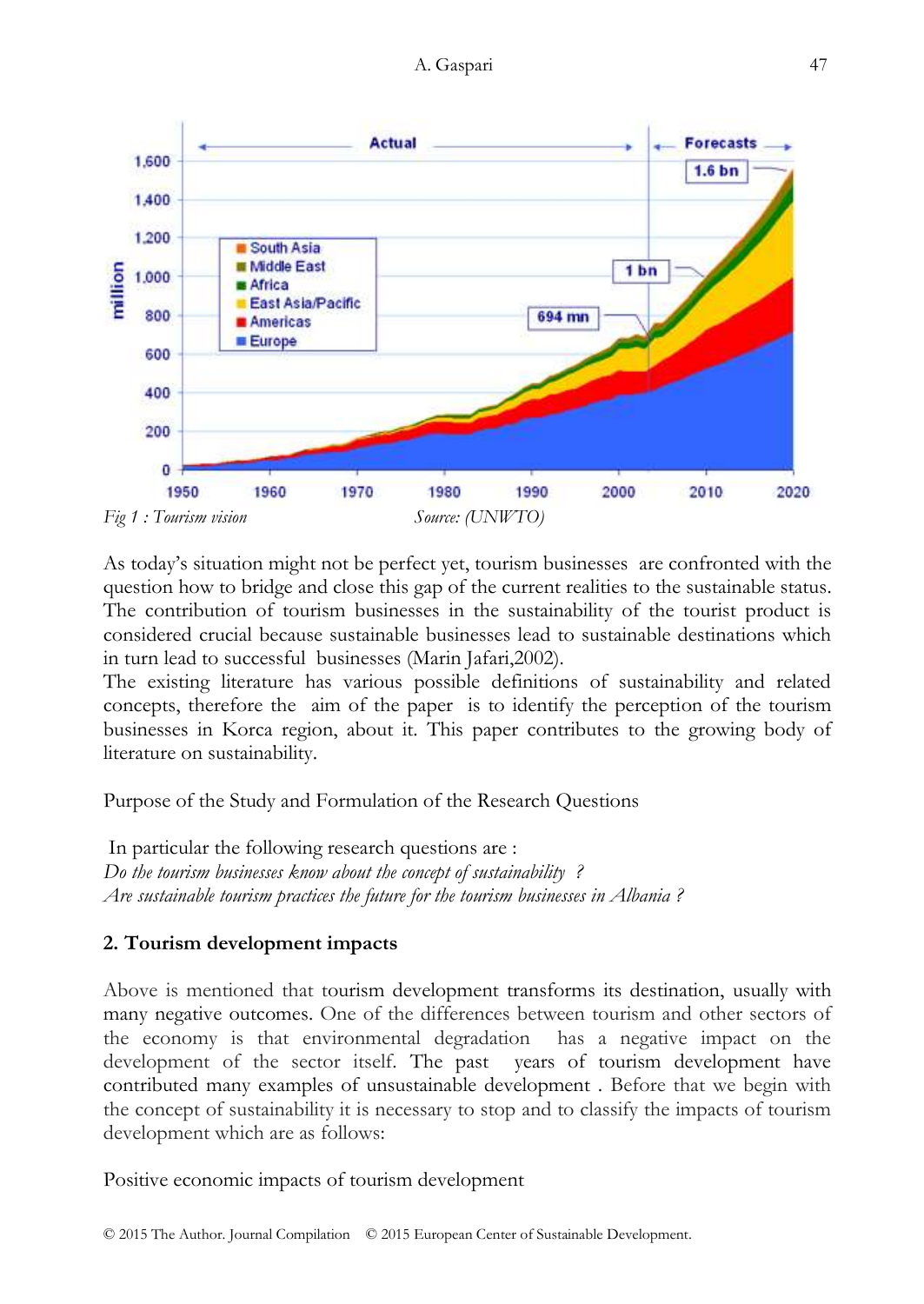Stimulates local production contributing to household incomes and standard of living Generates investment in new businesses, growth of local businesses and business profits Increases employment opportunities

Generates foreign exchange earnings for national economy

Improves development and infrastructure spending in areas such as water, sewerage systems, roads, electricity, telephone, information technology and public transport networks

Offers additional livelihood opportunities for local communities

Locally owned small enterprise development facilitates diversification of the local economy

Self-financing mechanism for natural and heritage attractions and so serve as tool for environmental preservation

Provides economic support for preservation of local culture

Negative economic impacts of tourism development

Increases prices and shortages of goods and services

Increases price of land and housing beyond local affordability

Increases demands on public services and facilities

Increases cost of living

Decline of other industries as resources flow into tourism industry

Higher levels of public debt and/or higher taxes to pay for increased infrastructure and services

Can lead to reduced public expenditure on essential community services

Local employment can be low-level or unskilled, seasonal, low-wage, part-time with little opportunity for advancement.

Positive environmental impacts

Foster conservation and preservation of natural resources

Encourage community revitalisation

Raise revenues for establishing administrative and planning controls to maintain quality of environment

Negative environmental impacts

Has a substantial carbon footprint with contribution to global warming Adverse effects on water quantity, quality and use, air quality Waste production, degraded quality of natural sites

Habitat destruction

Positive social impacts Can lead to removal of social or national prejudices Can promote better understanding and positive social change Can play a supportive force for peace Improves quality of life of locals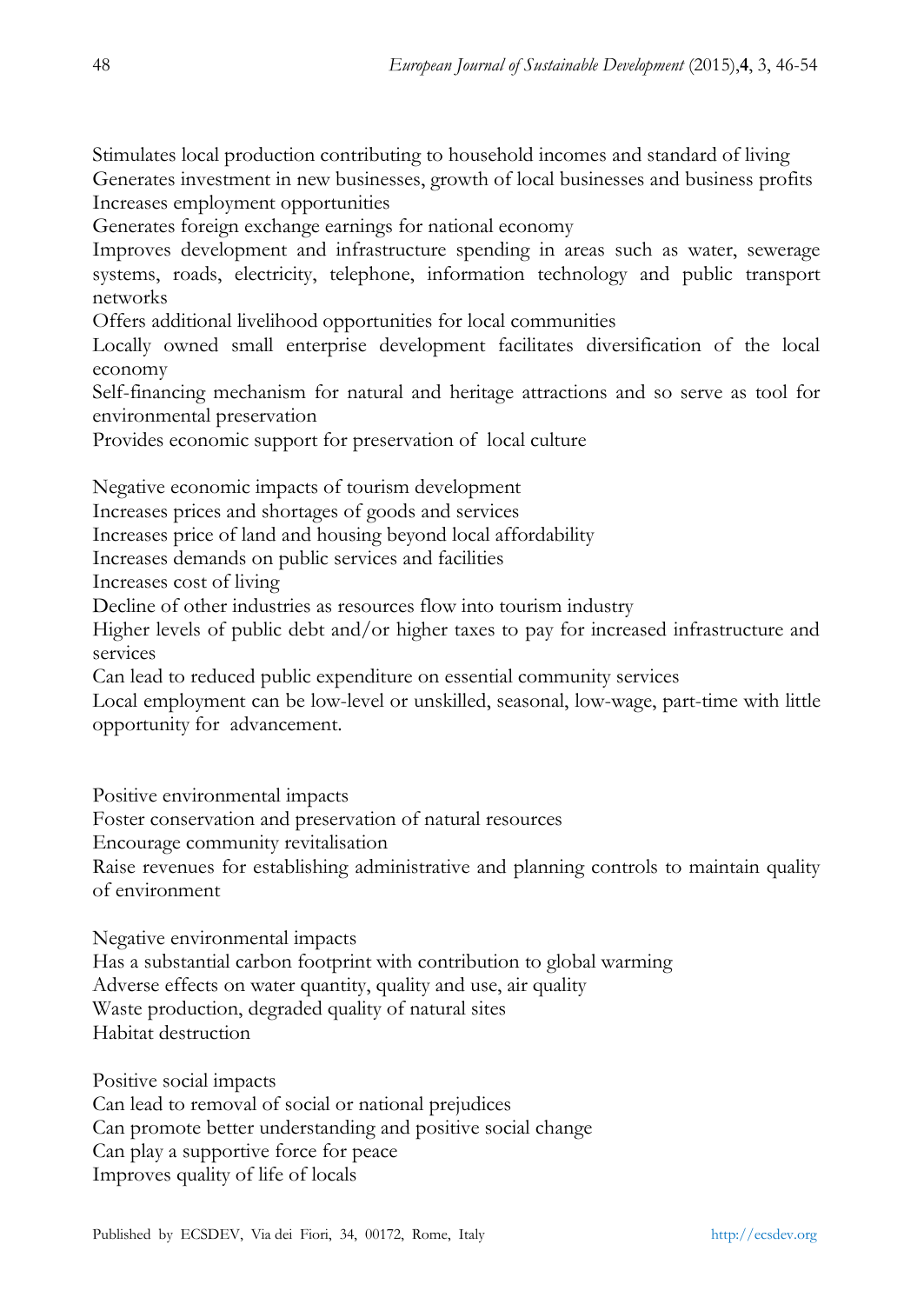Increases availability of recreation facilities/opportunities

Negative social impacts Increased prostitution, drug taking and crime Seasonal nature of tourism promotes immigrant workforce and attendant social problems Competition and conflict between tourists and residents for available services, facilities and recreational opportunities Visitor behaviour may be perceived to be "intrusive" by locals Positive cultural impacts Promotes cultural exchange Facilitates meeting visitors (an educational experience) Preserves cultural identity of host population Increases demand for historical and cultural exhibits Leads to the preservation and revitalisation of local ethnic and cultural identity such as

cuisine, music, dance, dress, handicrafts, art and suchlike

Negative cultural impacts Standardisation. Loss of authenticity Cultural deterioration

Multiple challenges arising from tourism development emphasize the promotion of integrated sustainable tourism model. If space is left to the degradation , a tourist destination will not be attractive anymore, therefore the region will lose an important source of incomes. On this basis the concept of sustainability should be considered on the business level through the examination of three principles: economy, society, and environment where the three components" social, environmental, and economic" should not be seen as competing with one another but rather as complementary and even, when handled well, making each other stronger over time .Achieving a balance between economic,social and environment is very important for long term sustainability.

## **3. Sustainable tourism development –Literature review**

Sustainability is an increasingly important issue in the tourism industry. The growing concern for environment, resources, social equity in the 1980s led to the emergence of the sustainable development concept. Sustainability development and the application of its principles to tourism are more important now than ever. Sustainability is shown to be a dynamic process of change, rather than a static goal to be achieved. The existing literature about sustainability allows various interpretations of the term. The concept is malleable and can be shaped to fit a spectrum of world views" (Hunter, 1997).The understanding can range from extreme environmental conservation to the extreme environmental exploitation, when the growth of the economy outweighs environmental concerns. Hunter (1997) concluded therefore, that different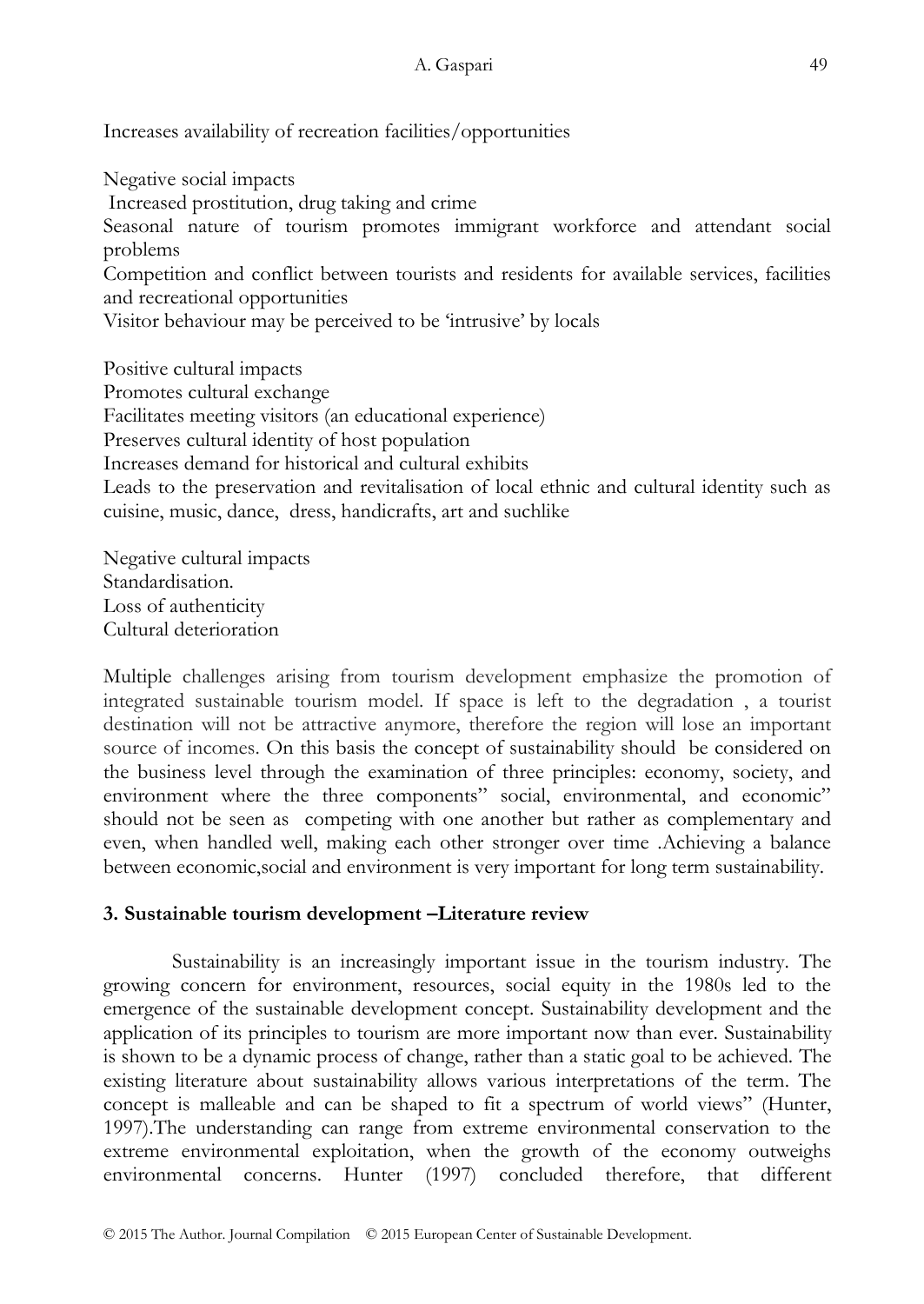circumstances call for different interpretations of sustainable tourism. The origins of the most widely used sustainability definition traces its roots back to the "UN report on Environment and Development" published in 1987. This report defines sustainability as: "Meeting the needs of the present without compromising the ability of future generations to meet their own needs" .



*Fig 2 Sustainability* 

Today, sustainability it is regarded as a desirable intention of tourism development.It embraces the natural environment, the economic situation and the society equally, which is important because these areas influence each other, problems in one area will affect another one. According to Weaver (2006), sustainable tourism can basically be regarded as applying the ideas of sustainable development in the tourism industry. Butler and Harris and Leiper defined sustainable tourism as the forms of tourism that contribute to sustainable development (Lui, 2003). In particular he calls sustainable tourism an adaptive paradigm and not a fixed framework that can be applied to every situation. Sustainable tourism is positive approach intended to reduce the tensions and frictions created by the complex interactions between the tourism industry,visitors, the environment and the communities , it is an approach which involves working for the longterm viability and quality of both natural and human resources. It is not antigrowth, but it acknowledges that there are limits to growth."(Bramwell & Lane, 1993) 3. Sustainable tourism practices and tourism sector

The tourism businesses are responsible for waste pollution, increased water and energy consumption in destination areas, creating many(low paid) jobs for local residents ,consumption of product and materials produced by the local economy. As costs for energy, water, etc. are rising, tourism businesses are more or less forced to act economically, environmentally and socially responsible. They have a crucial position in protecting and preserving the environment as they use huge amounts of energy, water and other sources. Nevertheless, sustainable practices implementation do not only help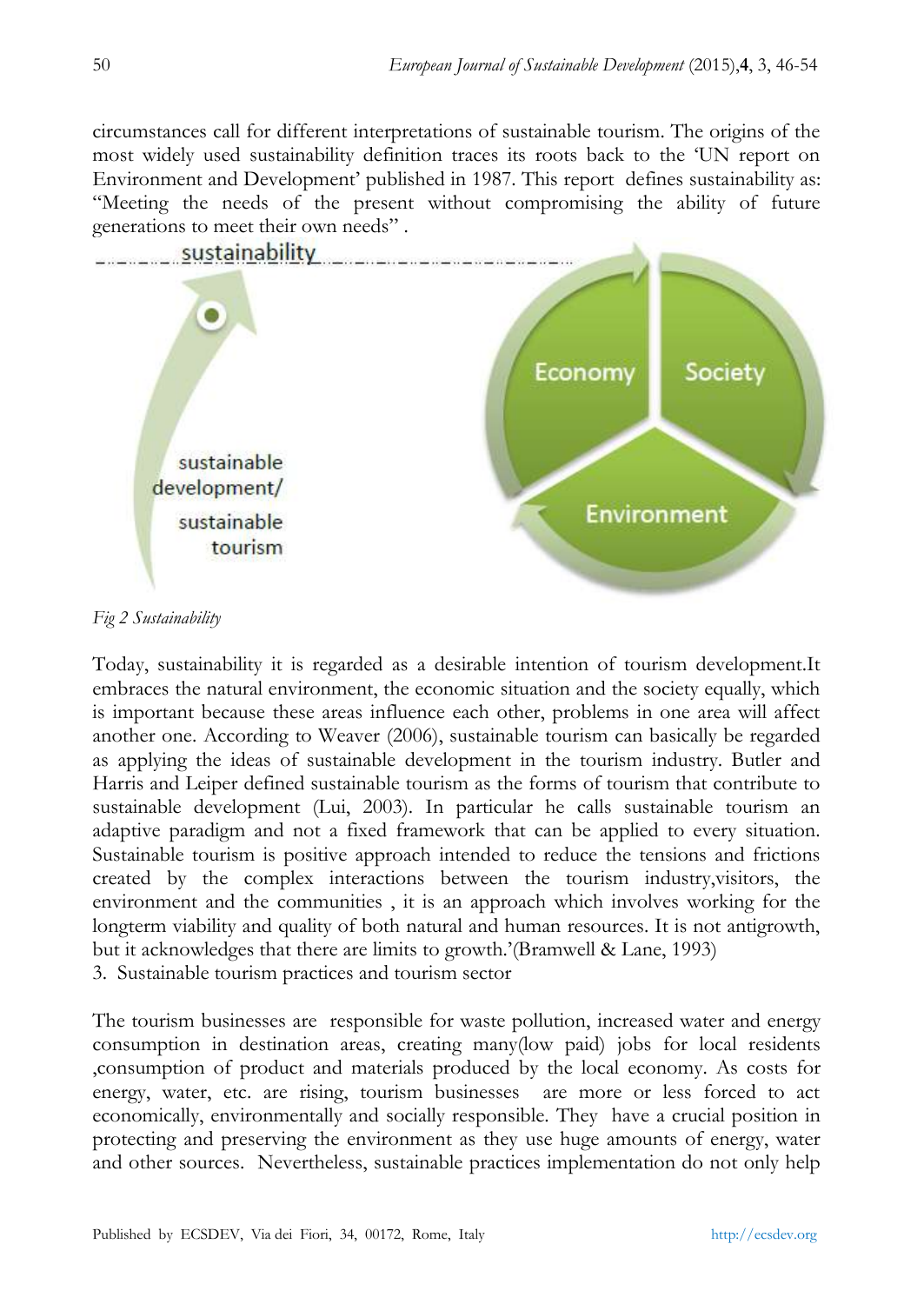to preserve the environment, it helps to reduce costs . Sticking to sustainable practices stands also for the tourism business"s "long-term ability to stay in business and be profitable. On the other side, Cavagnaro and Gehrels (2009) argue that tourism enterprises in general are not really aware of sustainability concept. In particular, only few businesses implemented sustainable practices in their daily routines (Bader, 2005). A reason for this could be the unawareness of the public and industry that sustainable practices bring benefits to the surrounding society, economy and environment and of course to them at the same time.

# **3.1 Some of the possible reasons why tourism businesses should use sustainable tourism practices**

Growing demand – there is some evidence that a growing portion of visitors is seeking to spend their money on experiences that are sustainable (Uriely, Reichel and Shani, 2007);

Reduces costs – while some sustainability practices require investments in new infrastructure, most do not. By reducing energy or reusing available resources businesses can cut costs considerably.

Differentiates their business from the competition  $-$  as markets begin to prioritize sustainable options when purchasing tourism experiences, businesses that are well on the road and publicizing their achievements will differentiate themselves from competitors and stand a greater likelihood to benefit;

Helps attract labour – tourism is a labour intensive industry and attracting and keeping great staff is directly linked to the bottom line. The younger generations are learning about sustainability and are attracted to organizations that are pursuing it.

Adds resiliency to an operation – in an age of volatility, organizations that are more resilient stand a better chance of survival. Many sustainability practices cut costs, put businesses in a stronger market position and establish supply networks and partnerships that help businesses through tight economic periods.

# **3.2 Barriers to sustainable tourism practices implementation**

Many studies have identified numerous barriers in sustainable tourism practices implementation (Bohdanowicz, 2006; Graci, 2010; Kasim 2009; Kirkland & Thompson, 1999). According to Kirkland and Thompton (1999), the barriers may depend on the size of an organization, lack of information,lack of the the necessary resources , its culture and management style. Scarcity of resources may affect the drive to implement sustainable practices; these resources include knowledge, skill, management, staff time, money, equipment and guidance for the environment program (Chan, 2008; Graci, 2010). Kasim (2009) demonstrated that resource constraint is the main factor in many tourism enterprises" nonparticipation in sustainable practices.

Lack of financial resources. Lack of relevant policies for sustainable tourism development. Lack of local experts in S.T.Practices. Lack of incentive programmes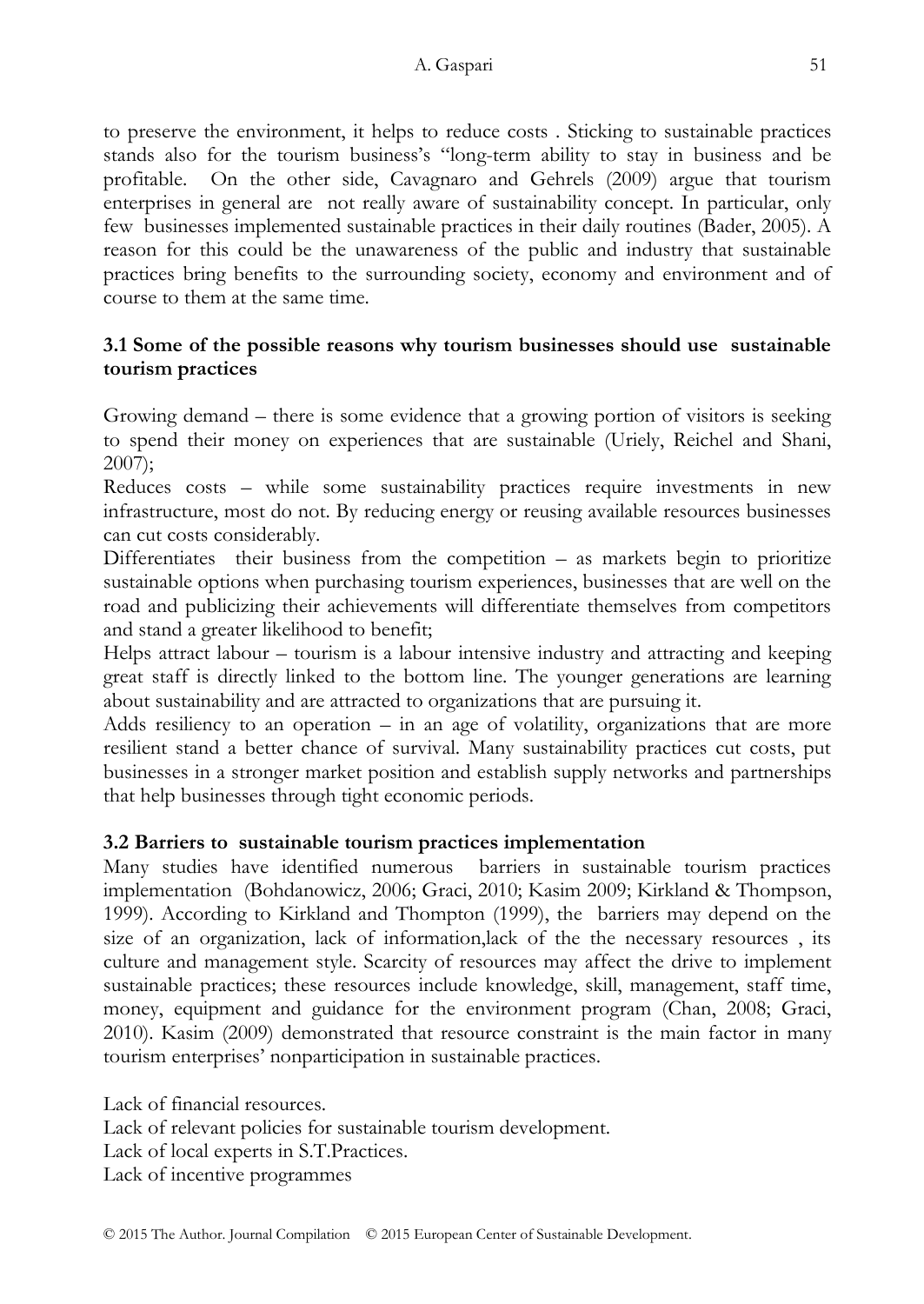Lack of education and training. Lack of guidance from government agencies. Managers do not have sufficient knowledge. Lack of support from employees. Lack of knowledge. Insufficient physical infrastructure. Lack of perceived benefits. The consumer demand is low. Other priorities

# **4. Research methodology**

This study focuses on albanian tourism businessess attitudes toward sustainability as well as the barriers they perceive in implementing sustainable tourism practices. Sustainability and STP are now a reality and albanian tourism businesses can not stay out of this reality. This study was conducted in Korca region during June – August 2014 .In order to capture quantitative information about tourism enterprises" awareness of sustainable tourism and STP and how this awareness affected their decision-making, 5-point Likert questions ( $1 =$  strongly disagree to  $5 =$  strongly agree) were used in much of the questionnaire. A total of 80 questionnaires were sent ,but only 67 from them showed their readiness in completing the questionnaire.The questionnaires was sent by e-mail. This procedure resulted in a 83,75 % response rate.

|       |        | Frequency | Percent | Valid Percent | Cumulative<br>Percent |
|-------|--------|-----------|---------|---------------|-----------------------|
|       | Small  | 58        | 86,6    | 86,6          | 86,6                  |
| Valid | medium |           | 13,4    | 13,4          | 100,0                 |
|       | Total  | 67        | 100,0   | 100,0         |                       |

Profile of respodents Small,medium or large business

86,6 % of the respodents are small tourism businesses and 13,4% are medium ones.

Years of operation in this business

|       |                    | Frequency | Percent | Valid Percent | Cumulative<br>Percent |
|-------|--------------------|-----------|---------|---------------|-----------------------|
| Valid | 1-5 years          | 26        | 38,8    | 38,8          | 38,8                  |
|       | 6-10 years         | 30        | 44,8    | 44,8          | 83,6                  |
|       | more than 10 years |           | 16,4    | 16,4          | 100,0                 |
|       | Total              |           | 100,0   | 100,0         |                       |

44,8 % of them have 6-10 years of operation,followed by 38,8% with 1-5 years. This shows that the albanian tourism businesses are new ones, with little experience in this field.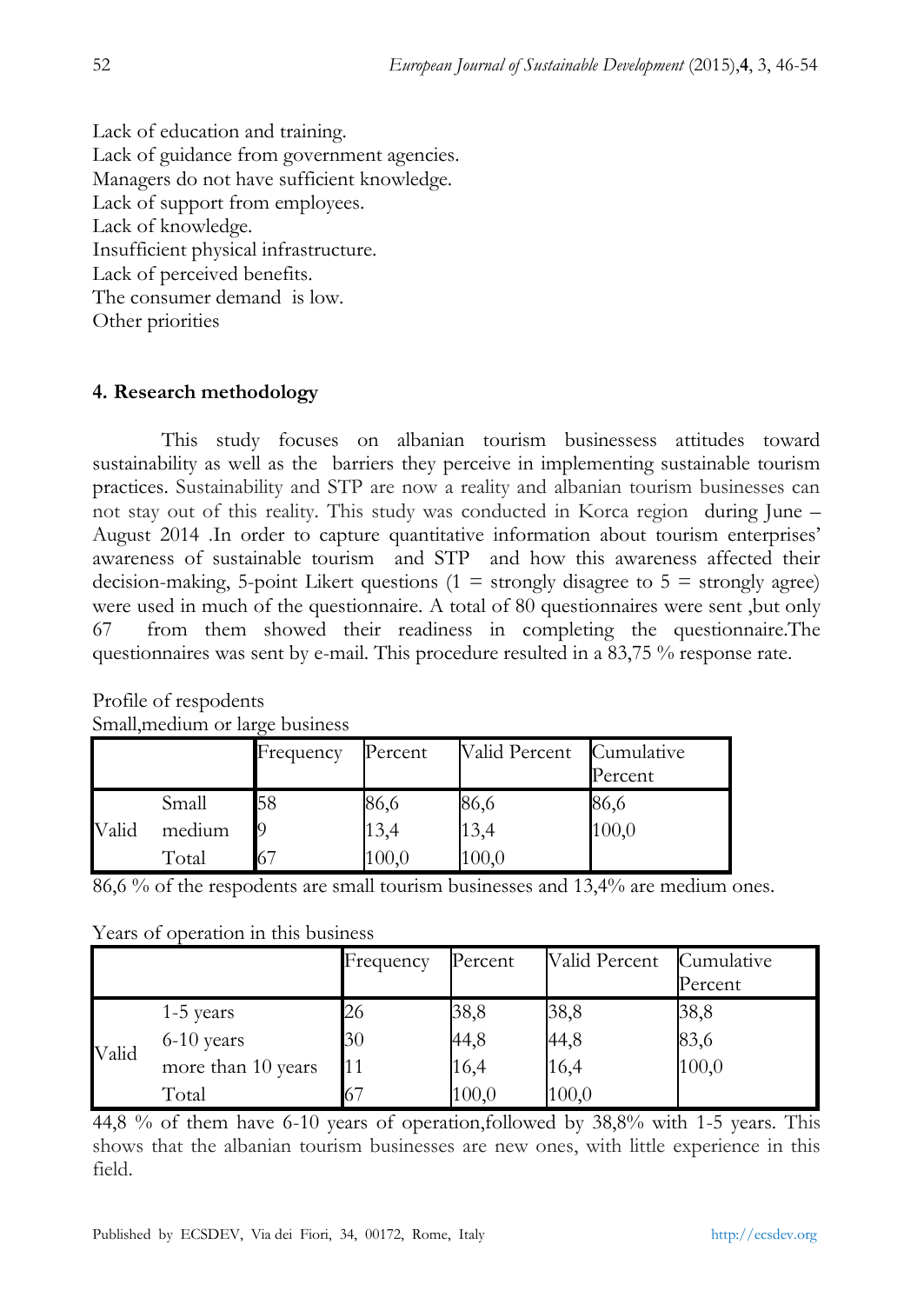|       |           | Frequency | Percent | Valid Percent | Cumulative<br>Percent |
|-------|-----------|-----------|---------|---------------|-----------------------|
| Valid | $1 - 5$   | 30        | 44,8    | 44,8          | 44,8                  |
|       | $6 - 10$  | 35        | 52,2    | 52,2          | 97,0                  |
|       | $11 - 20$ |           | 3,0     | 3,0           | 100,0                 |
|       | Total     | 67        | 100,0   | 100,0         |                       |

Number of employees in the business

52,2 % of the respodents have no more than 10 employees.

#### Implications of research findings

The majority of tourism businesses in the region of Korca are small & medium businesses therefore it would limit them to invest more in STP.

The main results from the research showed that tourism businesses in Korca region lack of awareness towards sustainability concept. The greatest barrier reported was lack of financial resources .This one both with lack of incentive programmes ,other priorities and lack of knowledge are perceived as the most barriers in implementing sustainable tourism practices.

| <b>Descriptive Statistics</b> |  |
|-------------------------------|--|
|-------------------------------|--|

|                                              |    | Mean |
|----------------------------------------------|----|------|
| Lack of financial resources                  | 67 | 4,13 |
| Other priorities                             | 67 | 3,76 |
| Lack of incentive programs                   | 67 | 3,72 |
| Lack of knowledge.                           | 67 | 3,42 |
| Lack of relevant policies for sustainable 67 |    | 3,18 |
| tourism development                          |    |      |
| Insufficient physical infrastructure         | 67 | 3,16 |
| Lack of perceived benefits                   | 67 | 2,87 |
| Managers do not have sufficient knowledge    | 67 | 2,87 |
| Lack of local experts in S.T.Practices       | 67 | 2,85 |
| Lack of support from employees               | 67 | 2,81 |
| Lack of education and training               | 67 | 2,64 |
| The consumer demand is low                   | 67 | 2,39 |
| Valid N (listwise)                           | 67 |      |

## **Conclusions**

The competitiveness of the albanian tourism industry inevitably is closely linked to its sustainability.

A better understanding of tourism enterprise attributes, barriers, and responses is critical if we are to extend the theoretical concepts that underpin sustainable tourism development and to enhance sustainability in practice.

To succeed in making tourism more sustainable it is crucial to work hand in hand with all